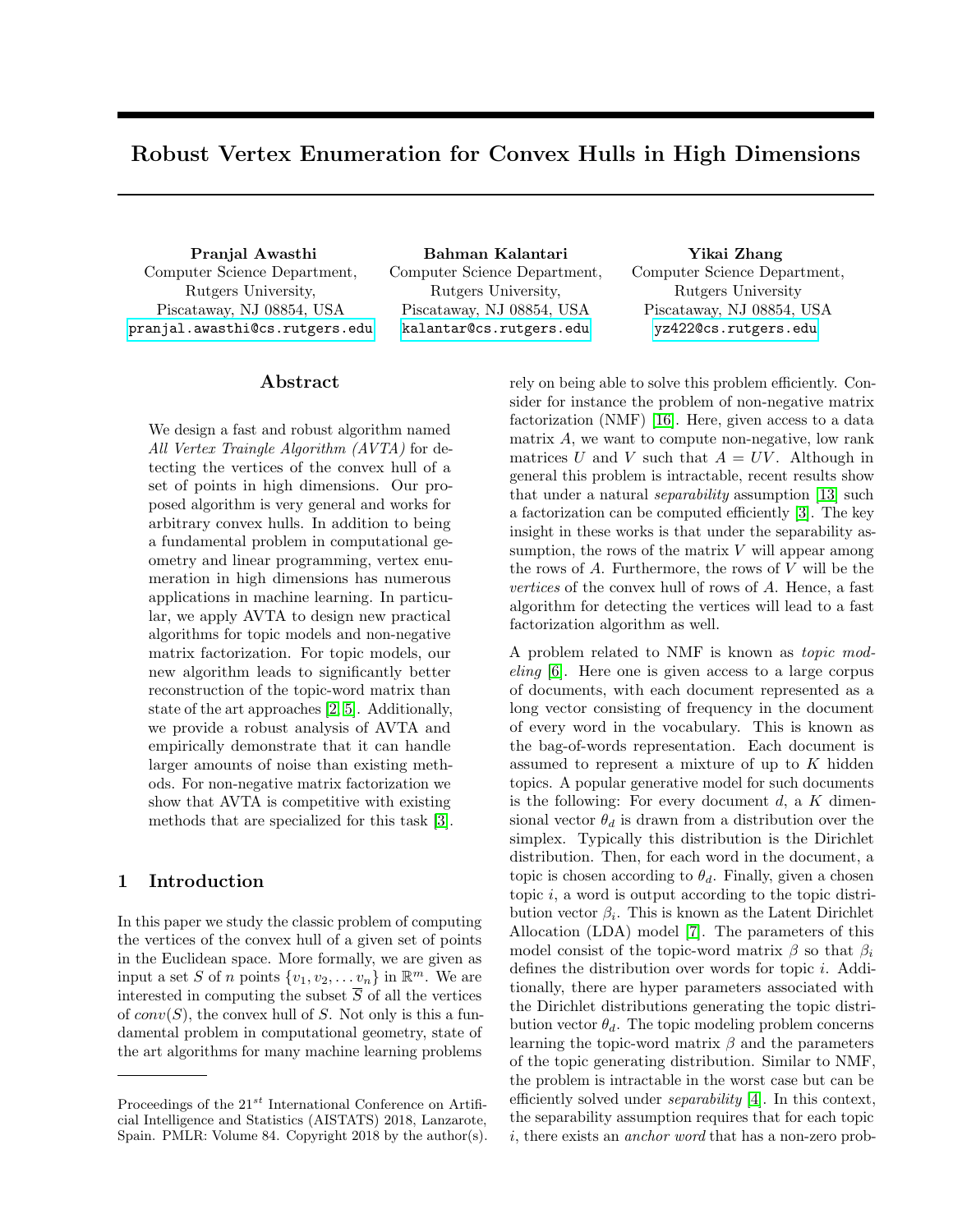ability of occurring only under topic i. Separability is an assumption that is known to hold for real world documents [\[4\]](#page-8-7). The key component towards learning the model parameters is a fast algorithm for finding the anchor words. The algorithm of Arora et al. [\[4,](#page-8-7) [2\]](#page-8-0) uses the word-word covariance matrix and shows that under separability, the vertices of the convex hull of the rows of the matrix will correspond to the anchor words. Similarly, the work of [\[12\]](#page-8-8) shows that finding the vertices of the convex hull of the document-word matrix will also lead to detection of anchor words. Both approaches rely on the vertex detection subroutine. Furthermore, in the case of topic models, the documents are limited in size and this translates to the fact that one is given a perturbation of the set  $S$ . The goal is to use this perturbed set to approximate the original vertices S. Hence in this application it is crucial that the approach to finding the vertices be robust to noise.

In both the approaches mentioned above, it is enough to solve the convex hull problem in the simplex case, i.e., when the underlying vertices are at the corners of a simplex. However, in many applications involving computational geometry and linear programming [\[20\]](#page-8-9) it is important to have fast algorithms that work for arbitrary convex hulls. Furthermore, our improved algorithm for topic modeling will rely on the fact that we can solve the convex hull problem beyond the simplex case.

#### Our Results:

(a) We design an algorithm named All Vertex Triangle Algorithm (AVTA) for the general problem of computing the  $K$  vertices of the convex hull of a set  $S$  of points in  $\mathbb{R}^m$ . In the special case when  $conv(S)$  is a K-simplex, our algorithm has a the same run time as the state of the art fast anchor words (FAW) algorithm of [\[2\]](#page-8-0)In addition, our algorithm is output-sensitive namely its computational complexity scales with the number of vertices. This is a desirable property for applications in machine learning and computational geometry.

(b) We design a variant of AVTA that is robust to noise in the data. We theoretically demonstrate the noise robustness of our algorithm under a natural assumption on S called weak robustness, a concept that is complementary to the notion of robustness used in [\[2\]](#page-8-0) (See Section [3\)](#page-3-0). To the best of our knowledge, this work provides the first robustness based guarantees for the general convex hull problem.

(c) We use AVTA to design a new algorithm for topic modeling that leads to significantly better reconstruction of the topic-word matrix as compared to the state of the art algorithms [\[2,](#page-8-0) [5\]](#page-8-1). We also empirically demonstrate that our new algorithm is more tolerant to noise in the data.

#### 1.1 Related Work

The problem of enumerating the vertices of a convex hull has a long history and has been studied extensively in computational geometry [\[20\]](#page-8-9). There are various efficient algorithms that exist in low dimensions [\[21,](#page-8-10) [14,](#page-8-11) [8\]](#page-8-12). In high dimensions, a natural approach to solve the enumeration problem is via linear programming: for each point solve a linear program to find out if it lies in the convex hull of the remaining points. This approach does not scale well as the number of linear programs needed to solve the problem increase with the data size. Similarly, other existing algorithms for the enumeration problem have worst case complexity that depends exponentially or double exponentially in m, the dimensionality of the data  $[11, 17, 9, 10]$  $[11, 17, 9, 10]$  $[11, 17, 9, 10]$  $[11, 17, 9, 10]$  $[11, 17, 9, 10]$  $[11, 17, 9, 10]$ . In this work we focus on the complexity of this problem on practical instances. We show that the runtime of our proposed algorithm, AVTA, is polynomial in any dimension and scales with the robustness of the convex hull of the points. Robustness is a property that has been studied for the enumeration problem in the context of topic modeling [\[2\]](#page-8-0). See Section [2](#page-1-0) for a formal definition.

There has been a long line of work on designing algorithms for topic modeling with provable guarantees  $[18, 4, 1, 2, 5]$  $[18, 4, 1, 2, 5]$  $[18, 4, 1, 2, 5]$  $[18, 4, 1, 2, 5]$  $[18, 4, 1, 2, 5]$  $[18, 4, 1, 2, 5]$  $[18, 4, 1, 2, 5]$  $[18, 4, 1, 2, 5]$ . The work of  $[18]$  shows how to provably learn the topic word matrix provided each document is pure, i.e., contains only one topic. The work of Arora et al. [\[4\]](#page-8-7) proposed a provable algorithm for learning general topic models under the separability assumption. Separability refers to the assumption that for each topic i, there exists an *anchor* word  $w_i$  that has a non-zero probability of appearing only in topic i. Later, the work of [\[2\]](#page-8-0) proposed a fast and practical algorithm for learning separable topic models. The work of [\[5\]](#page-8-1) relaxed the separability assumption and shows how to learn topic models under the presence of *catch* words and a few documents with pure topics. Catch words for topic i is a set of words  $S_i$  that appear in topic  $i$  with significantly higher frequency than in other topics. Their new algorithm called  $TSVD$  leads to a much better recovery of topics in terms of the  $\ell_1$  error. For the problem of non-negative matrix factorization the work of [\[3\]](#page-8-2) designed a provable algorithm under the separability assumption. The method of choice in practice is alternate minimization [\[16\]](#page-8-3).

# <span id="page-1-0"></span>2 The Algorithm

Our algorithms uses, as a subroutine, the Triangle Algorithm described in [\[15\]](#page-8-19). The triangle algorithm is a simple iterative algorithm for solving the convex hull membership problem, a fundamental problem in linear programming and computational geometry. Given a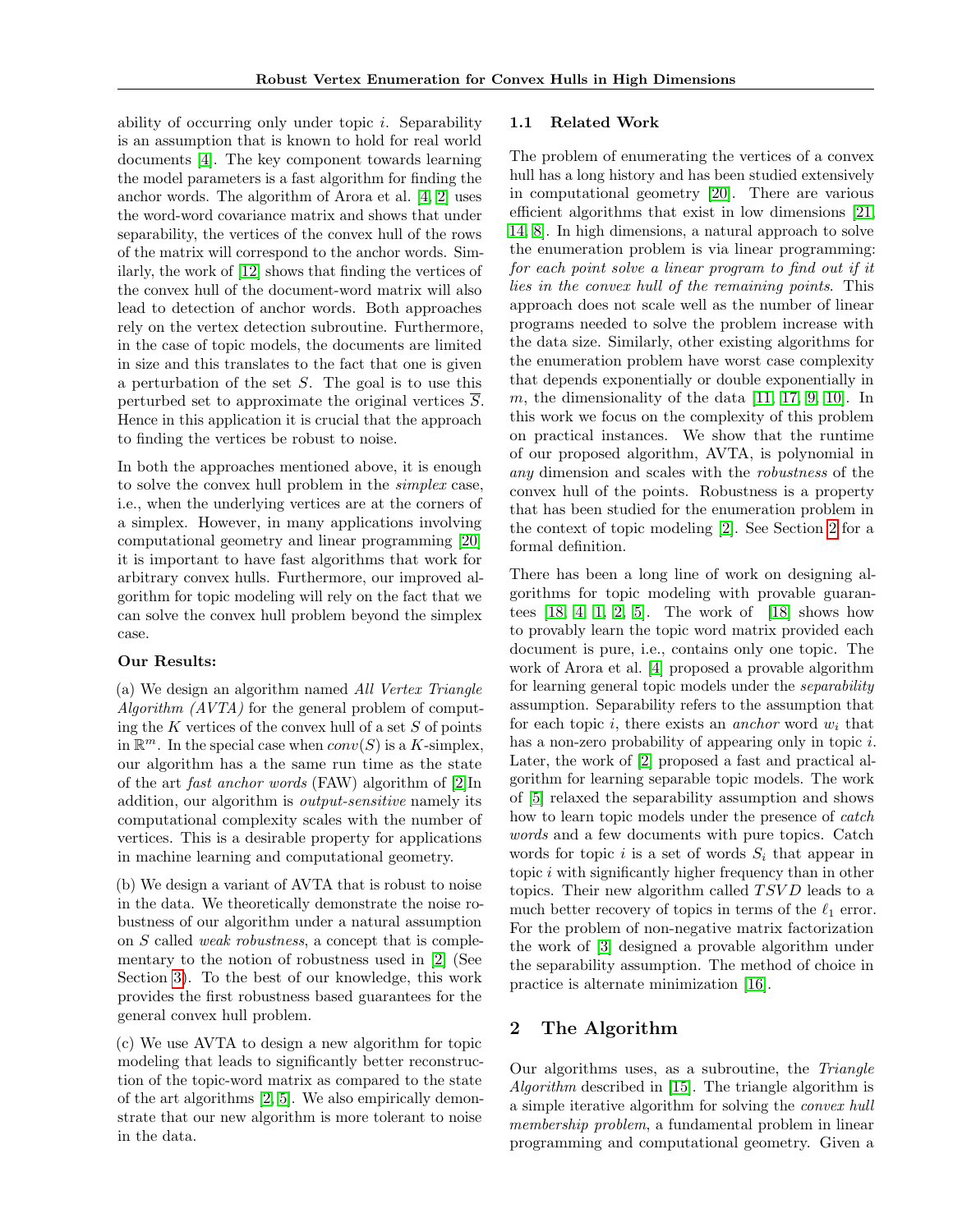set of point  $S = \{v_1, \ldots, v_n\} \subset \mathbb{R}^m$  with diameter R and a distinguished point  $p \in \mathbb{R}^m$ , typically with n much larger than  $m$ , the Triangle Algorithm tests if  $p \in conv(S)$ . It either computes a point in  $conv(S)$  as close as desired to  $p$ , or a hyperplane that separates p from  $conv(S)$ . Given  $u, v \in \mathbb{R}^m$  we interchangeably use  $d(u, v) = ||u - v||$ . If  $p \notin conv(S)$ , the separating hyperplane is encoded in terms of a point known as the witness.

**Definition 1.** A point  $p' \in conv(S)$  is a p-witness if  $d(p', v_i) < d(p, v_i), \quad \forall i = 1, \ldots, n.$ 

Noticing that  $d(\cdot, \cdot)$  is the Euclidean distance, we get that for every point  $v_i \in S$ ,  $2(p'-p) \cdot v_i > ||p'||^2 - ||p||^2$ . It is also easy to see that  $2(p' - p) \cdot p \le ||p'||^2 - ||p||^2$ . Hence, a witness provides a separating hyperplane.

The triangle algorithm either outputs a p-witness or a point  $p' \in conv(S)$  that is as close to p as desired. Such a point is known as an  $\epsilon$ -approximate solution.

**Definition 2.** Given  $\varepsilon \in (0,1)$ ,  $p' \in conv(S)$  is an  $\varepsilon$ approximate solution if for some  $v \in S$ ,  $d(p', p) \leq \varepsilon R$ .

**Theorem 1** ([\[15\]](#page-8-19)). Suppose  $p \in conv(S)$ . Given  $\varepsilon \in (0,1)$ , the number of iterations to compute an  $\varepsilon$ -approximate solution  $p_{\varepsilon} \in conv(S)$  is  $O(1/\varepsilon^2)$ . Suppose  $p \notin conv(S)$ . Let  $\Delta = \min\{d(x, p) : x \in conv(S)\}.$ The number of iterations to compute a p-witness  $p_{\Delta} \in$ conv(S) is  $O(R^2/\Delta^2)$ .

Furthermore, each iteration of the triangle algorithm can be implemented in  $O(n+m)$  time.

#### 2.1 All Vertex Triangle Algorithm (AVTA)

Denote the set of vertices of  $conv(S)$  by  $\overline{S}$  =  ${\overline{v}_1, \ldots, \overline{v}_K}$  and let R be the diameter of S. A straightforward way to compute  $S$  is to test for each  $v_i$  if it lies in  $conv(S \setminus \{v_i\})$ , to within an  $\varepsilon$  precision. Thus overall this would take  $n$  times the complexity of Triangle Algorithm. Although in the worst case this cannot be improved upon, we next show that for realistic inputs one can do much better. In that vein, we study convex hulls that are robust. A robust convex hull has the property that each vertex is far from the convex hull of the remaining vertices.

<span id="page-2-0"></span>**Definition 3.** We say conv(S) is  $\Gamma_*$ -robust if  $\Gamma_* =$  $\min\{d(\overline{v}_i, conv(S \setminus {\overline{v}_i}))) : i = 1, \ldots, K\}.$ 

Γ<sup>∗</sup> robustness was studied in the context of topic modeling in the work of [\[2\]](#page-8-0). The following is immediate from Definition [3.](#page-2-0) We now describe AVTA. Assume conv(S) is  $\Gamma_*$ -robust and we are given  $\gamma \leq \Gamma_*/R$ . The following proposition that easily follows from the definition of robustness will play an important role in the way AVTA works.

<span id="page-2-1"></span>**Proposition 1.** Let  $\widehat{S} = {\widehat{v}_1, \ldots, \widehat{v}_N}$  be a subset of the vertices of conv(S). Suppose conv(S) is  $\Gamma_*$ robust. Given  $v \in S \setminus \hat{S}$ , if for some  $\gamma \leq \Gamma^* / R$  we have  $d(v, conv(\widehat{S})) < \gamma R$ , then  $v \notin \overline{S}$ .  $\square$ 

Given a working subset  $\widehat{S}$  of  $\overline{S}$ , initially of cardinality  $N = 1$ , i.e., a single vertex of S, AVTA randomly selects  $v \in S \setminus \widehat{S}$ . It then tests via the Triangle Algorithm if  $d(v, conv(\widehat{S})) \leq \gamma R/2$ . If so, it discards v since by definition of  $\gamma$  it cannot belong to  $\overline{S}$  (Proposition [1\)](#page-2-1). Otherwise, it computes a v-witness  $p' \in conv(\widehat{S})$ . It then sets  $c' = v - p'$  and maximizes  $c'^T x$  where x ranges in  $conv(S \setminus \widehat{S})$ . The maximum value coincides with the maximum of  $c^T v_i$  where  $v_i$  ranges in  $S \setminus \widehat{S}$ . If  $S'$  is the set of optimal solution in  $S \setminus \widehat{S}$ , it can be shown that  $conv(S')$  is a face of  $conv(S)$ . Thus a vertex v' of  $conv(S')$  is a point in S' and is necessarily a vertex of  $conv(S)$ . Such a vertex can be computed efficiently. Having computed a new vertex  $v'$  of  $conv(S)$ , AVTA replaces  $\widehat{S}$  with  $\widehat{S} \cup \{v'\}$  and the process is repeated. However, if  $v$  coincides with  $v'$ , AVTA selects a new point in  $S \setminus S$ . Otherwise, AVTA continues to test if the same  $v$  (for which a witness was found) is within a distance of  $\gamma R/2$  of the convex hull of the augmented set  $\widehat{S}$ . Also, as an iterate AVTA uses the same witness p'. In doing so, each selected  $v \in S$  is either determined to be a vertex itself, or it will continue to be tested if it lies to within a distance of  $\gamma R/2$  of the growing set S. If within  $\gamma R/2$  distance, it will be discarded before AVTA tests another point. The detailed algorithm is presented below.

AVTA  $(S, \gamma \in (0,1))$ 

- Step 0. Set  $\widehat{S} = \{Farthest(v, S)\}\$ for some  $v \in S$ .
- Step 1. Randomly select  $v \in S \setminus \widehat{S}$ .
- Step 2. Call Triangle Algorithm  $(\widehat{S}, v, \gamma/2)$ .
- Step 3. If the output  $p'$  of Step 1 is a vwitness then Goto Step 4. Otherwise,  $p'$  is a  $\gamma/2$ approximate solution to v. Set  $S \leftarrow S \setminus \{v\}.$

If  $S = \emptyset$ , stop. Otherwise, Goto Step 1.

- Step 4. Let  $c' = v p'$ . Compute  $S'$ , the set of optimal solutions of  $\max\{c^T x : x \in S \setminus \widehat{S}\}\$ . Randomly select  $v' \in S'$ .  $v' \leftarrow \text{Farthest}(v', S'), \hat{S} \leftarrow \hat{S} \cup \{v'\}.$
- Step 5. If  $v = v'$ , Goto Step 1. Otherwise, Goto Step 2.

We now present our main theorem regarding AVTA. Due to space constraints, all the proof are deferred to the supplementary material.

<span id="page-2-2"></span>**Theorem 2.** Suppose that  $conv(S)$  is  $\Gamma_*$ -robust.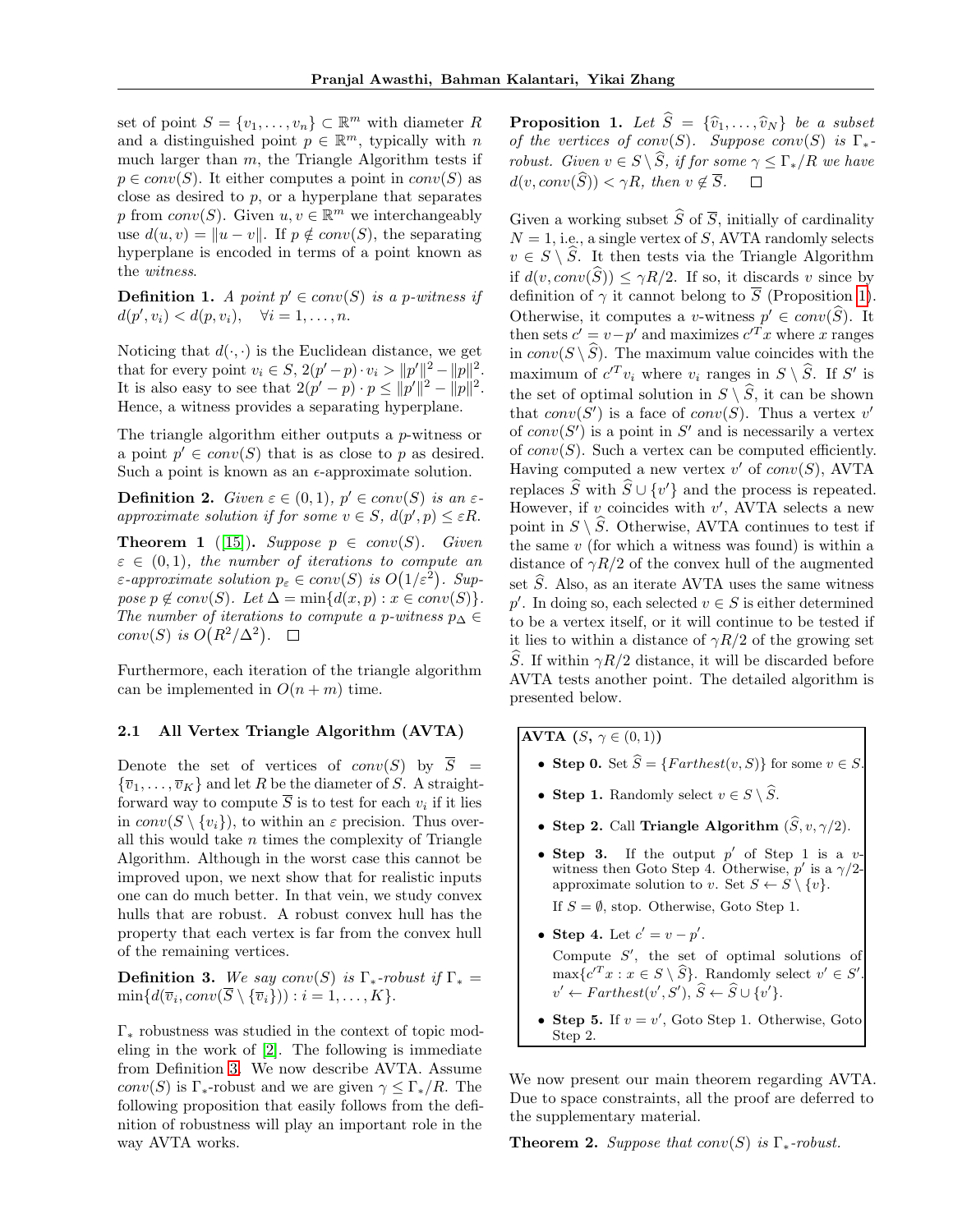(i) Given any  $0 < \gamma \leq \Gamma_* / R$ , the number of arithmetic *operations of AVTA to compute*  $\overline{S}$  *is*  $O(nK(m+\gamma^{-2}))$ .

(ii) If K is known but no lower bound on  $\Gamma_*/R$  is known, the complexity of computing  $\overline{S}$  via AVTA is  $O((nK(m + (R^2/\Gamma_*^2)) \log (R/\Gamma_*)).$ 

(iii) More generally, given any  $t \in (0,1)$  in  $O(nK^{(t)}(m+t^{-2}))$  operations AVTA computes a subset  $\widehat{S}$  of  $\overline{S}$  of size  $K^{(t)}$  so that the distance from each point in  $conv(S)$  to  $conv(\widehat{S})$  is at most tR.  $\Box$ 

See Theorem 9 in the supplementary material for the proof.

### <span id="page-3-0"></span>3 Robustness of AVTA

In machine learning applications such as topic modeling one is often not given the actual set of points S but rather a perturbed set  $S_{\varepsilon}$ . This is because the documents in the corpus are limited in size and hence are only stochastic samples from an underlying distribution. Given such a perturbed set, the goal still is to recover good approximations to the original set of vertices  $\overline{S}$ . In this section we will show how to modify the AVTA algorithm to get a provably robust variant. For a given  $\varepsilon \in (0, 1)$  let  $S_{\varepsilon} = \{v_1^{\varepsilon}, \ldots, v_n^{\varepsilon}\},$  and  $\overline{S}_{\varepsilon} = \{\overline{v}_1^{\varepsilon}, \ldots, \overline{v}_K^{\varepsilon}\}$ be  $\varepsilon$ -perturbations of S and  $\overline{S}$ , respectively, where for each  $i = 1, ..., n$ ,  $||v_i - v_i^{\varepsilon}|| \leq \varepsilon R$ . Recall that R is the diameter of S. We will assume that we are given as input  $S_{\varepsilon}$  instead of S. The first question that arises is: What is the relationship between the vertices of S and those of  $S_{\varepsilon}$ ? Without any assumptions, the vertices of  $conv(S_{\varepsilon})$  could change drastically even under small perturbations. For instance, consider a triangle with three additional interior points, very close to the vertices. It is very likely that even under small perturbations all six points become vertices, or that the interior points become the new vertices while the vertices become the new interior points. Thus there is a need to make some assumptions before we can say anything about the nature of perturbed points. Let  $\overline{V}_{\varepsilon}$  be the set of vertices of  $S_{\varepsilon}$ . We would hope that for small  $\varepsilon$ ,  $\overline{S}_{\varepsilon}$  would be a subset of  $\overline{V}_{\varepsilon}$ . In this vein, we introduce the following definition.

**Definition 4.** We say conv(S) is  $\Sigma_*$ -weakly robust if the Euclidean distance from each vertex to the convex hull of the remaining points in S is at least  $\Sigma_*$ . More precisely,  $\Sigma_* = \min\{d(v, conv(S \setminus \{v\})) : v \in \overline{S}\}.$ 

Although  $\Sigma_*$  and  $\Gamma_*$  corresponding to the set S may seem unrelated, in the following theorem we establish a relationship between the two that is useful in the analysis of our algorithm.

**Theorem 3.** Let S and  $\overline{S}$  be as before, with R being the diameter of S. Suppose conv $(S)$  is  $\Gamma_*$ -robust. Let  $\rho_* = \min\{d(v_i, v_j) : v_i, v_j \in S, i \neq j\}.$  Then conv(S) is  $\Sigma_*$ -weakly robust where  $\Sigma_* \geq \frac{1}{R} \rho_* \Gamma_*$ .

See Theorem 11 in the supplementary material for the proof.

The following theorem describes a simple condition under which the set of vertices of  $conv(S)$  under perturbation remain to be vertices of the perturbed convex hull.

<span id="page-3-1"></span>**Lemma 1.** Suppose conv(S) is  $\Sigma_*$ -weakly robust. Suppose  $S_{\varepsilon}$  is an  $\varepsilon$ -perturbation of S and  $\varepsilon$  is such that  $\varepsilon < \frac{\Sigma_*}{2R}$ . If  $v \in S$  is a vertex conv $(S)$  and  $v^{\varepsilon} \in S_{\varepsilon}$ its corresponding  $\varepsilon$ -perturbation, then  $v^{\varepsilon}$  is a vertex of  $conv(S_{\varepsilon}).$ 

See Theorem 12 in the supplementary material for the proof.

Let  $\hat{S}_{\epsilon}$  be the output of AVTA when run on  $S_{\varepsilon}$  with  $\gamma = \frac{\Sigma_{*}}{2R}$ . From Lemma [1](#page-3-1) we know that this set will contain the perturbed vertices of  $conv(S)$ . We next show that running AVTA followed by a pruning stage will recover only the perturbed vertices of  $conv(S)$ .

Pruning  $(\hat{S}_{\varepsilon}, \sigma \in \mathbb{R})$ 

- Step 0. Set  $V = \emptyset$ .
- Step 1. For each  $v_i \in \hat{S}_\varepsilon$ , use Triangle Algo-rithm [\[15\]](#page-8-19) to check if  $d(v_i, conv(\hat{S}_{\varepsilon} \setminus v_i)) > \sigma$ . If yes, then  $V = V \cup \{v_i\}$ .
- Step 2. Output  $V$ .

Our next lemma proves that the pruning stage will indeed recover the perturbed vertices of  $conv(S)$  and nothing else.

**Lemma 2.** Suppose conv $(S)$  is  $\Sigma_*$ -weakly robust. Suppose  $\varepsilon \leq \sum_{*}/(4R)$ . Let  $\hat{S}_{\varepsilon}$  be the output of  $AVTA(S_{\varepsilon}, \frac{\Sigma_{*}}{4R})$ . Then the output of the pruning stage with inputs  $\hat{S}_{\epsilon}$  and  $\sigma = \sum_*/(8R)$  is exactly  $\overline{S}_{\epsilon}$ .

See Lemma 2 in the supplementary material for the proof. We now state the main result for this section.

<span id="page-3-2"></span>**Theorem 4.** Let  $S = \{v_1, \ldots, v_n\} \subset \mathbb{R}^m$ . Assume conv(S) is  $\Sigma_*$ -weakly robust. Suppose  $\varepsilon \leq \Sigma_*/(4R)$ .

(i) AVTA can be modified to compute a subset  $\hat{S}_{\varepsilon}$  of the set of vertices of  $S_{\varepsilon}$  containing  $\overline{S}_{\varepsilon}$ , then compute from this subset  $\overline{S}_{\varepsilon}$  itself. If  $K_{\varepsilon}$  is the cardinality of  $S_{\varepsilon}$  the total number of operations satisfies,  $O\Big(nK_\varepsilon(m+\frac{R^2}{\Sigma^2})\Big)$  $\left(\frac{R^2}{\Sigma_*^2}\right)\bigg).$ 

(ii) Given only K, AVTA can be modified to compute  $\overline{S}_{\varepsilon}$ with total number of operations bounded by  $O(nK_{\epsilon}(m+$  $\left(\frac{R}{\Sigma_*}\right)^2)$ )  $\log(R/\Sigma_*)$ .

(iii) More generally, given any  $t \in (0,1)$ , AVTA can be modified to compute a subset  $\overline{S}_{\varepsilon}^{t}$  of the set of vertices of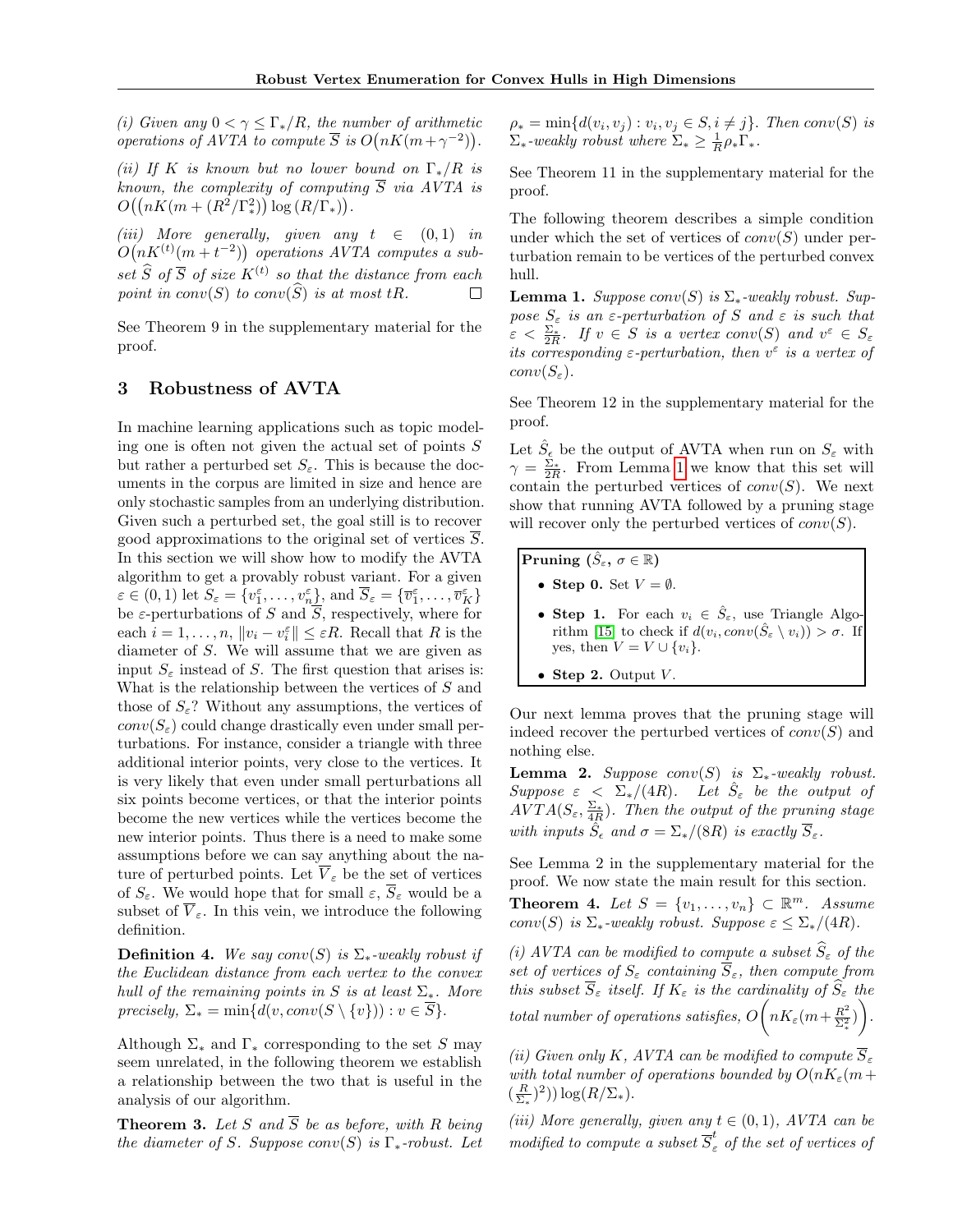$conv(\overline{S}_{\varepsilon}^t$  $\epsilon \choose \epsilon$ ) of cardinality  $K^{(t)}_\varepsilon$  so that the distance from each point in  $conv(S_{\varepsilon})$  to  $conv(\overline{S}_{\varepsilon}^t)$  $\binom{c}{\varepsilon}$  is at most t. In particular, the distance from each point in  $conv(S)$  to  $conv(S^t_{\varepsilon})$  is at most  $(t+\varepsilon)R$ . The complexity of the computation is  $O\left(n m K_{\varepsilon}^{(t)} + \frac{n K_{\varepsilon}^{(t)}}{t^2}\right)$ .

See Theorem 13 in the supplementary material for the proof.

A practical implementation: While the modified AVTA algorithm comes with theoretical guarantees, in certain cases the algorithm might output many more vertices,  $K_{\varepsilon}$ , than desired. Here we present a practical implementation that always outputs exactly  $K$  vertices, provided  $K$  is known. When  $K$  is unknown, our experiments in the next section reveal that the algorithm can automatically detect a slightly larger set that contains a good approximation to the  $K$  vertices of interest. Notice that we want a fast way to detect good approximations to the original vertices of the set  $S$  and prune out spurious points, i.e., additional vertices of the set  $S_{\varepsilon}$ . The key insight on top of the AVTA algorithm is the following: If the perturbed set is randomly projected onto a lower dimensional space, it is more likely for an original vertex to still be a vertex than for a spurious vertex. Using this insight the algorithm outlined below runs the modified AVTA algorithm over several random projections and outputs the set of points that appear as vertices in many random projections.

AVTA with multiple random projections  $(S = \{v_1, \ldots, v_n\}, K, \gamma, M)$ • Step 0. Set  $Freq \leftarrow 0^{|S|}$ . • Step 1. For  $i = 1$  to M:  $- S' \leftarrow S$ : Project data on to randomly chosen  $\frac{4log(n)}{\epsilon^2}$  dimensions.  $- \hat{S} \leftarrow \text{AVTA}(S', \gamma)$ – For each  $d_i \in \hat{S}$ ,  $Freq[j] = Freq[j] + 1$ . • Step 2. Output top  $K$  frequent vertices.

## 4 Applications

We now show how AVTA can be used to solve the topic modeling in a variety of ways. We first look at how to solve the problem under the separability assumption.

AVTA in the presence of anchor words: Arora et al. [\[2\]](#page-8-0) provide a practical algorithm for topic modeling with provable guarantees. Their algorithm works under the assumptions that the topic-word matrix is separable. In particular, they assume that corresponding to each topic i, there exists an *anchor word*  $w_i$  that has a non zero probability of appearing only under topic i. Under

this assumption, the algorithm of [\[2\]](#page-8-0) consists of two stages: a) find the anchor words, and b) use the anchor words to learn the topic word matrix. The problem of finding anchor words corresponds to finding the vertices of the convex hull of the word-word covariance matrix. They propose an algorithm named fast anchor words in order to find the vertices. Since AVTA works in general setting, we can instead use AVTA to find the anchor words. Additionally, the fast anchor words algorithm needs to know the value of the number of anchor words, as an input. On the other hand, from the statements of Theorems [2](#page-2-2) an[d4](#page-3-2) it is easy to see that AVTA can work in a variety of settings when other properties of the data are known such as the robustness. We argue that robustness is a parameter that can be tuned in a better manner than trying different values of the number of anchor words. In fact, one can artificially add random noise to the data and make it robust up to certain value. One can then run AVTA with the lower bound on robustness as input and let the algorithm automatically discover the number of anchor words. This is much more desirable in practical settings. Our first implementation of AVTA is named AVTA+RecoverL2 that uses AVTA to detect anchor words and then uses the anchor words to learn the topic word matrix using the approach from [\[2\]](#page-8-0). AVTA is also theoretically superior than fast anchor words and achieves slightly better run times in the regime when the number of topics is  $o(\log n)$ , where *n* is the number of words in the vocabulary. This is usually the case in most practical scenarios.

AVTA in the absence of anchor words: The presence of anchor words is a strong assumption that often does not hold in practice. Recently, the work of Bansal et al. [\[5\]](#page-8-1) designed a new practical algorithm for topic models under the presence of catch words. Catch words for topic i correspond to set  $S_i$  such that it's total probability of appearing uunder topic  $i$  is significantly higher than in any other topic. Their algorithm called TSVD recovers much better reconstruction of the topic-word matrix in terms of the  $\ell_1$  error. They also assume that for each topic i, there are a few dominant documents that mostly contain words from topic i. The TSVD algorithm works in two stages. In stage 1, the (thresholded) word-document data matrix is projected onto a K-SVD space to compute a different embedding of the documents. Then, the documents are clustered into K clusters. Under the assumptions mentioned above, one can show that the dominant documents for each topic will be clustered correctly. In stage 2, a simple post processing algorithm can approximate the topic-word matrix from the clustering.

We improve on TSVD by asking the following question: is K-SVD the right representation of the data?. Our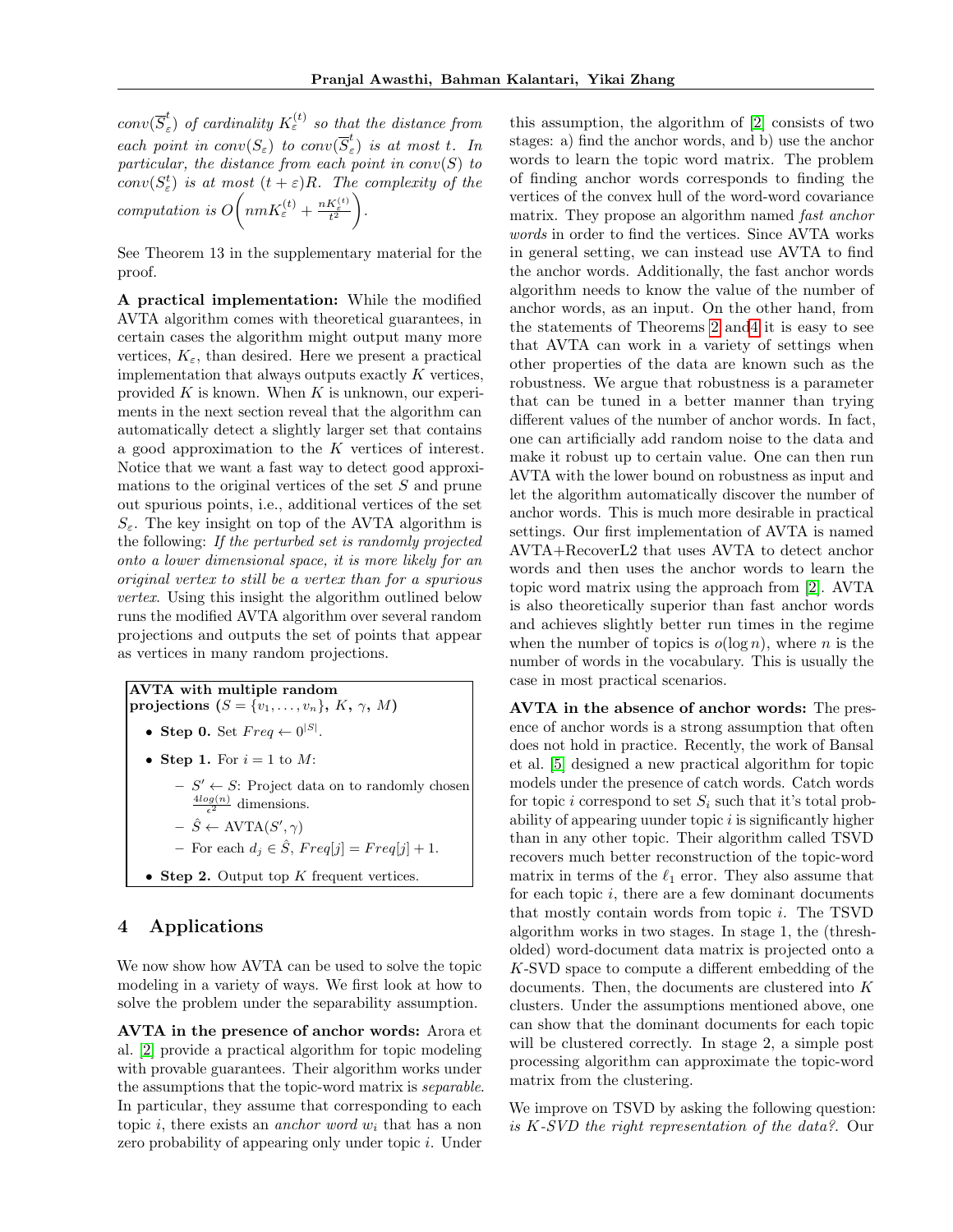key insight is that if dominant documents are present in the topic, it is easy to show that most other documents will be approximated by a convex combination of the dominant topics. Furthermore, the coefficients in the convex combinations will provide a much more faithful low dimensional embedding of the data. Using this insight, we propose a new algorithm that runs AVTA on the data matrix to detect vertices and to approximate each point using a convex combination of the vertices. We then use the coefficient matrix as the new representation of the data that needs to be clustered. Once the clustering is obtained, the same post processing step from [\[5\]](#page-8-1) can be used to recover the topic-word matrix. Our results show that the embedding produced by AVTA leads to much better reconstruction error than of that produced by TSVD. Furthermore, K-SVD is an expensive procedure and very sensitive to the presence of outliers in the data. In contrast, our new algorithm called AVTA+CatchWord is much more stable to noise in the data.

AVTA+CatchWord  $(S = \{v_1, \ldots, v_n\}, \gamma, K, \varepsilon)$ 

- Step 0. Randomly project  $S$  onto  $2K$  dimensions to get  $\tilde{S}$ .
- Step 1. Compute a a super set of vertices  $\tilde{V}$  by  $AYTA(\tilde{S}, \gamma)$ .
- Step 2. Prune  $\tilde{V}$  into  $\hat{V}$  (of size K) by iteratively picking  $\tilde{v} \in {\tilde{V}}/{\tilde{V}}$  which has the maximum distance to  $conv(\hat{V})$ .
- Step 3. For each projected point  $\hat{v}_i \in \tilde{S} \setminus \hat{V}$ , compute a vector  $\alpha_i$  such that  $\|\hat{V}\alpha_i - \hat{v}_i\| \leq \varepsilon$ .
- Step 4. Initialize cluster assignment for each point by majority weight:  $\argmax \alpha_j$ .  $j \in [K]$
- Step 5. Clustering using Lloyds algorithm on the embedding provided by the  $\alpha$  vectors.
- Step 6. Use the post processing as described in [\[5\]](#page-8-1) to recover the topic-word matrix from the clustering.

AVTA for NMF: The work of [\[3\]](#page-8-2) showed that convex hull detection can be used to solve the non-negative matrix factorization problem under the separability assumption. We show that by using the more general AVTA algorithm for solving the convex hull problem results in comparable performance guarantee.

## 5 Experiments  $1$

We compare our algorithms with the Fast Anchor  $+$ Recoverl2 algorithm of [\[2\]](#page-8-0) and the TSVD algorithm of [\[5\]](#page-8-1) on two types of data sets: semi-synthetic data

and real world data. We next describe our methodology and empirical results in detail.

Semi-Synthetic Data: For Semi-Synthetic data set, we use similar methodology as in [\[2\]](#page-8-0). We first train the model on real data set using Gibbs sampling with 1000 iterations. We choose 50 as the number of topics. Given the parameters learned from dataset, we generate documents with  $\alpha$  set to be 0.01. The average document length is 1000. Then the reconstruction error is measured by the  $l_1$  distance of bipartite matched pairs between the true word-topic distribution and the word-topic distribution [\[2\]](#page-8-0). We then average the errors to compute the final mean error.

Real Data: We use the NIPS data set with 1500 documents , and a pruned vocabulary of 2K words, and the NYTimes Corpus with sub sampled 30000 documents, and a pruned vocabulary of 5k words. <sup>[2](#page-5-1)</sup>. For our experiments on NMF we use the Swimmer data set [\[13\]](#page-8-4) that consists of 256 swimmer figures with each a  $32 \times 32$  binary pixel image. One can interpret each image as a document and pixels as a word in the document [\[12\]](#page-8-8). All swimmers consist of 4 limbs with each limb having 4 different possible poses. One can then consider the different poses of limbs as the true underlying topics [\[13\]](#page-8-4). We compare the algorithm proposed in [\[3\]](#page-8-2) with AVTA+Recoverl2 on the swimmer data set. Since the true underlying topics are known, we will plot the output of the algorithms and compare it with the underlying truth.

Implementation Details: We compare 4 algorithms, AVTA+CatchWord, TSVD, the Fast Anchor + Recoverl2 and the AVTA+Recoverl2. We implement our own version of Fast Anchor + Recoverl2 as described in [\[2\]](#page-8-0). TSVD is implemented using the code provided by the authors in [\[5\]](#page-8-1). AVTA+Recoverl2 corresponds to using AVTA to detect anchor words from the wordword covariance matrix and then using the Recoverl2 procedure from [\[2\]](#page-8-0) to get the topic-word matrix. AVTA + CatchWord corresponds to finding the low dimensional embedding of each document in terms of the coefficient vector of its representation in the convex hull of the vertices. The next step is to cluster these points. In practice, one could use the Lloyd's algorithm for this step which could be sensitive to initialization. To remedy this, we use similar heuristic as [\[5\]](#page-8-1) of the initialization step. We repeat AVTA for 3 times and pick the set of vertices with maximum sum of distance between each vertex and convex hull of remaining vertices. We set the number of output vertices  $K = 50$ which is the same as the number of topics, i.e. each vertex corresponds to a topic. The precision parameter  $\varepsilon$  is set to 0.01. We found that initializing by simply as-

<span id="page-5-0"></span><sup>1</sup>Resources: <https://github.com/yikaizhang/AVTA>

<span id="page-5-1"></span> $^{2}$ [https://archive.ics.uci.edu/ml/datasets/bag+](https://archive.ics.uci.edu/ml/datasets/bag+of+words) [of+words](https://archive.ics.uci.edu/ml/datasets/bag+of+words)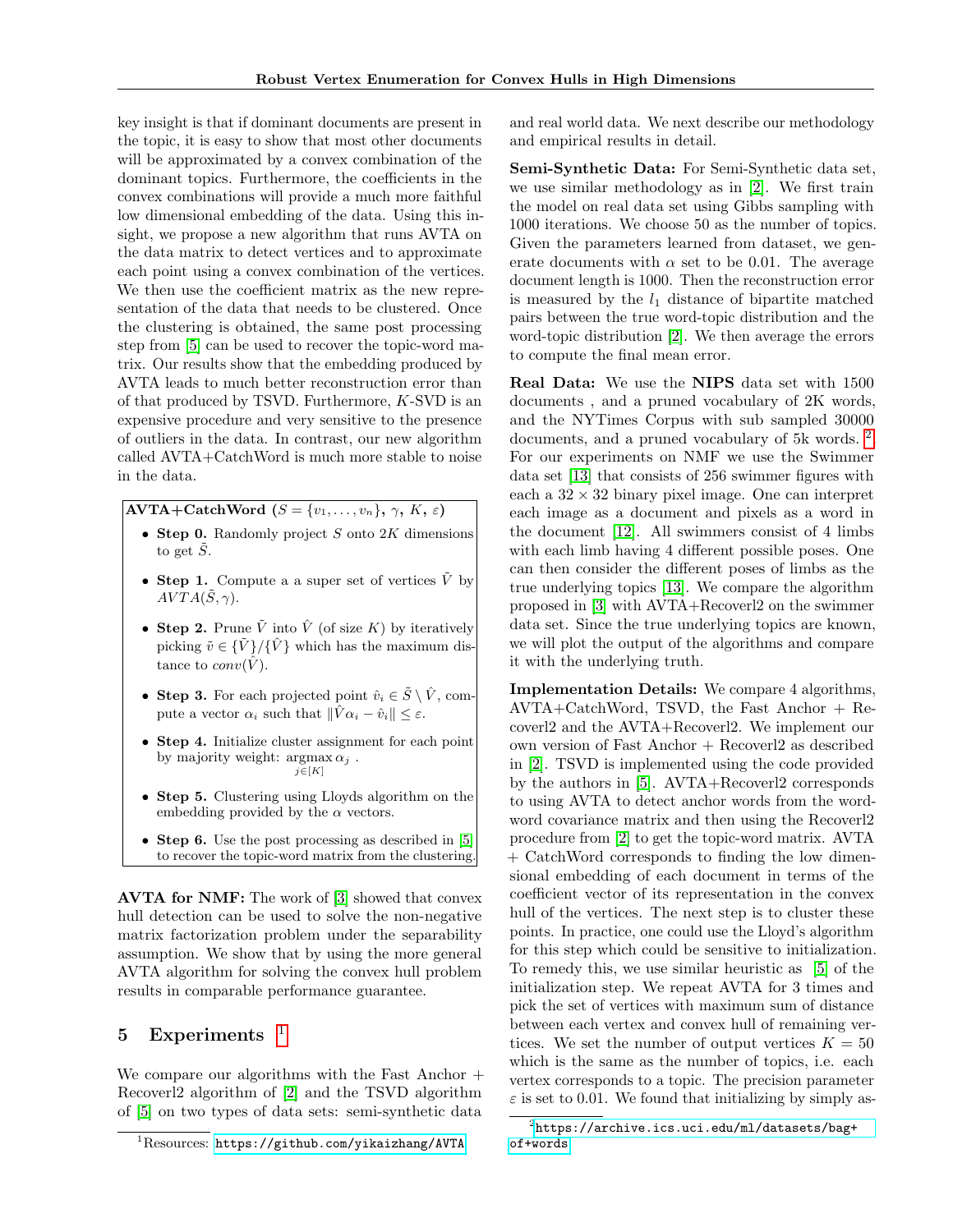signing clusters using neighborhoods of highest degree vertices works effectively. As a final step, we use the post processing step from [\[5\]](#page-8-1) to recover the topic-word matrix from the clustering.

Robustness: We also generate perturbed version of the semi-synthetic data. We generate a random matrix with i.i.d. entries uniformly distributed with different scales varying from  $0.005 - 0.05$ . We test all the algorithms with the document-word matrix added with the noise matrix.

Results on Semi-Synthetic Data: Figures [1](#page-6-0) and [2](#page-6-1) show the  $\ell_1$  reconstruction of all the four algorithms under both clean and noisy versions of the semi-synthetic data set. For topic  $i$ , let  $A_i$  be the ground truth topic vector and  $A_i$  be the topic vector recovered by the algorithm. Then the  $\ell_1$  error is defined as  $\frac{1}{K} \sum_{i=1}^{K} ||A_i - \hat{A}_i||_1$ . The plots show that AVTA+CatchWord is consistently better than both TSVD and Fast Anchor + Recoverl2 and produces significantly more accurate topic vectors. In order to further test the robustness of out approach, we plot in Figure [3](#page-6-2) the range of the  $\ell_1$  error obtained across multiple runs of the algorithms on the same data set. The range is defined to be the difference between the maximum and the minimum error recovered by the algorithm across different runs. We see that AVTA+CatchWord produces solutions that are much more stable to the effect of the noise as compared to other algorithms.

<span id="page-6-0"></span>

Figure 1:  $\ell_1$  error in the semi-synthetic dataset ( $K =$ 50).

Results on Real Data: For the real world data set, as in prior works [\[2,](#page-8-0) [5\]](#page-8-1), we evaluate the coherence to mea-sure topic quality [\[22\]](#page-8-20). Given a set of words  $W$  associated with a learned topic, the coherence is computed as:  $Coherence(\mathcal{W}) = \sum_{w_1, w_2 \in \mathcal{W}} \log \frac{D(w_1, w_2) + const}{D(w_2)}$ , where  $D(w_1)$  and  $D(w_1, w_2)$  are the number of documents where  $w_1$  appears and  $(w_1, w_2)$  appear together respectively [\[2\]](#page-8-0), and small constant const is set to 0.01 to avoid  $w_1, w_2$  that never co-occur [\[19\]](#page-8-21). The total co-

<span id="page-6-1"></span>

Figure 2:  $\ell_1$  error in the perturbed semi-synthetic dataset  $(K = 50)$ .

<span id="page-6-2"></span>

Figure 3: Range of the  $\ell_1$  error over 10 runs on the same data set.

herence is the sum of the coherence of each topic. In the NIPS dataset, 1000 out of the 1500 documents were selected as the training set to learn the word-topic distributions. The rest of the documents were used as the testing set. Tables [1](#page-6-3) shows the topic coherence obtained by the algorithms. One can see that in both the approaches, either via anchor words or the clustering approach, AVTA based algorithms perform comparably to state of the art methods [3](#page-6-4) .

Table 1: Topic coherence on real data

<span id="page-6-3"></span>

|                | $FastAnother+ AVTA$ |                   | <b>TSVD</b>       | AVTA               |
|----------------|---------------------|-------------------|-------------------|--------------------|
|                | RecoverL2           | RecoverL2         |                   | $\emph{CatchWord}$ |
| <b>NIPS</b>    | $-15.8 + 2.24$      | $-16.04 + 2.09$   | $-16.86 \pm 1.66$ | $-18.65 \pm 1.78$  |
| <b>NYTimes</b> | $-32.15 + 2.7$      | $-32.13 \pm 2.43$ | $-29.39 \pm 1.43$ | $-30.13 \pm 1.98$  |

#### Running time of experiments:

Table [2](#page-7-0) and Table [3](#page-7-1) shows the running time for algorithms to learn the model from semi-synthetic data

<span id="page-6-4"></span><sup>&</sup>lt;sup>3</sup>The topic coherence results for TSVD do not match the ones presented in [\[5\]](#page-8-1) since in their experiments, the authors look at top 10 most frequent words in each topic. In our experiments we compute coherence for the top 5 most frequent words in each topic.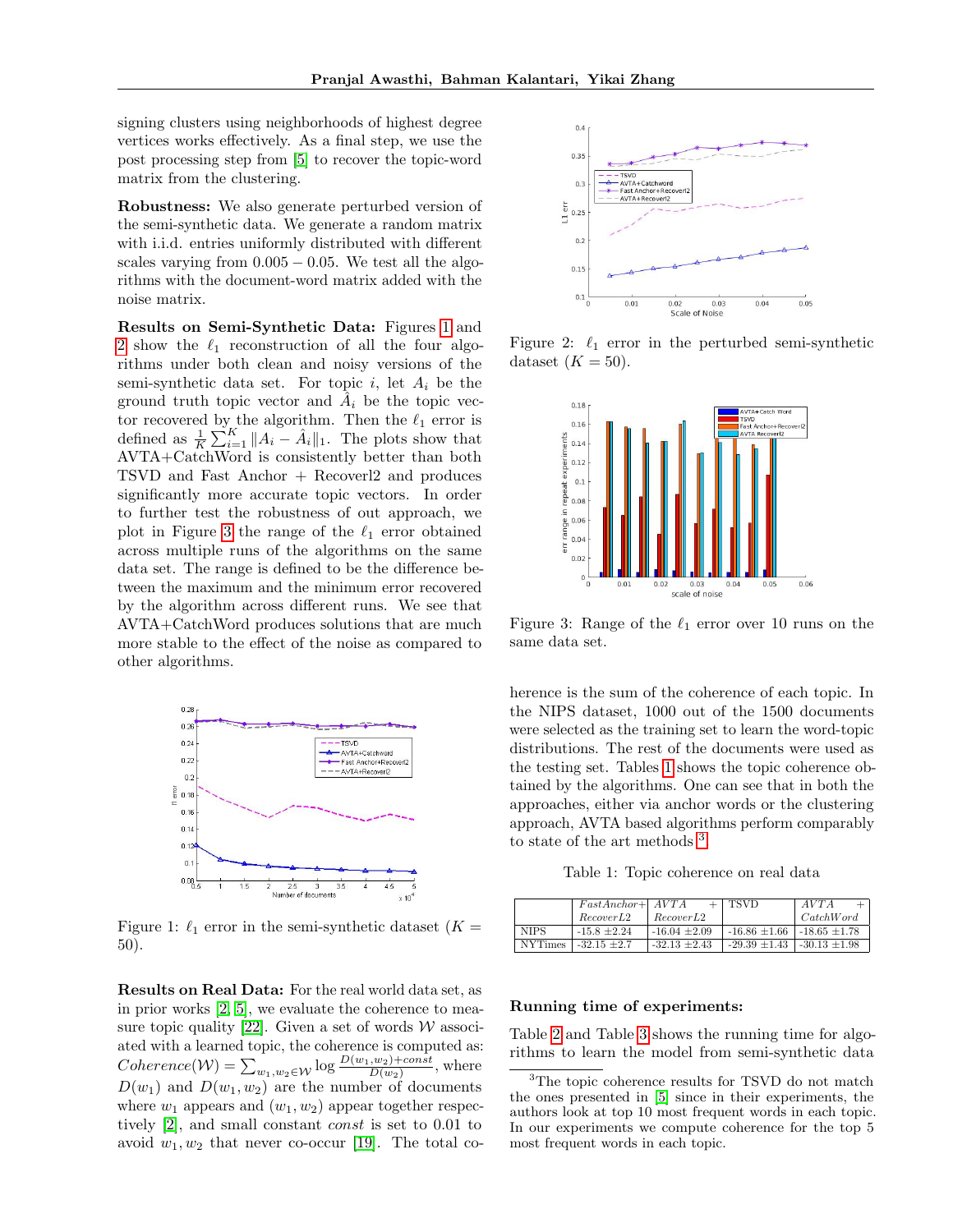and real data. As can be seen, when using AVTA to learn topic models via the anchor words approach, our algorithm has comparable run time to Fast Anchor + Recoverl2. Compared to clustering approach, the AVTA+CathchWord has less running time in the real data experiments. Per our observation, the convex hull of word-document vectors in real data set has more vertices than K, the number of topics. The AVTA catches  $K$  vertices efficiently due to its small number of iterations on line search for  $\gamma$ . In semi-synthetic data set, the number of 'robust' vertices is approximately the same as number of topics  $K$  thus AVTA needs to find almost all vertices. To catch enough vertices, AVTA needs several iterations decreasing  $\gamma$  which is computationally expensive.

<span id="page-7-0"></span>Table 2: Running time on semi-synthetic data (secs)

| # of documents | $FastAnother +$ | AVTA              | TSVD   | AVTA               |
|----------------|-----------------|-------------------|--------|--------------------|
|                | RecoverL2       | RecoverL2         |        | $\emph{CatchWord}$ |
| 5000           | 5.49            | $7.\overline{82}$ | 17.02  | 29.89              |
| 15000          | 6.00            | 7.68              | 43.27  | 120.04             |
| 30000          | 10.30           | 12.84             | 81.24  | 372.17             |
| 50000          | 13.60           | 16.40             | 112.80 | 864.30             |

<span id="page-7-1"></span>Table 3: Running time on real data experiments (secs)

|                | $FastAnother +$<br>RecoverL2 | AVTA<br>RecoverL2 | TSVD  | AVTA<br>$\emph{CatchWord}$ |
|----------------|------------------------------|-------------------|-------|----------------------------|
| <b>NIPS</b>    | 3.22                         | 4.41              | 56.58 | 22.78                      |
| <b>NYTimes</b> | 26.05                        | 27.79             | 237.6 | 101.07                     |

Results on NMF: The swimmer data set [\[13\]](#page-8-4) consists of  $256$ ,  $32 \times 32$  images and the task consists of inferring the underlying "poses" in a given image. In our experiments we use the original swimmer data set and also construct a noisy version by adding spurious poses. Let  $\Omega(A)$  be a function that outputs a randomly chosen  $32 \times 8$  block of an image. We generate a 'spurious pose' of size  $32 \times 8$  by  $\Omega(M_i)$  where  $M_i$  is a randomly chosen swimmer image. Then we take another randomly chosen image  $M_j$  and compute the corrupted image as  $M'_j = M_j + c \cdot \Omega(M_i)$  where we simply set  $c = 0.1$ . An illustration of the noise data set is shown in Figure [4.](#page-7-2) We compare the performance of AVTA on these data sets with the performance of the Separable NMF algorithm proposed in [\[3\]](#page-8-2). Figures [5](#page-7-3) and [6](#page-7-4) show the output of the Separable NMF algorithm and that of our algorithm respectively on the noisy data set. Our approach produces competitive results as compared to the Separable NMF algorithm.

#### 6 Conclusion

In this work we have presented a fast and robust algorithm for computing the vertices of the convex hull of a set of points. Our algorithm efficiently computes the vertices of convex hulls in high dimensions and even in the special case of the simplex is competitive with the

<span id="page-7-2"></span>

<span id="page-7-3"></span>Figure 4: An example of spurious actions in swimmer images.

| Separable NMF +RecoverL2 |  |  |   |  |
|--------------------------|--|--|---|--|
|                          |  |  |   |  |
|                          |  |  | ı |  |
|                          |  |  |   |  |
|                          |  |  |   |  |

<span id="page-7-4"></span>Figure 5: Output of NMF +RecoverL2

| AVTA+RecoverL2 |  |  |  |  |
|----------------|--|--|--|--|
|                |  |  |  |  |
|                |  |  |  |  |
|                |  |  |  |  |
|                |  |  |  |  |

Figure 6: Output of AVTA +RecoverL2

state of the art approaches in terms of runing time [\[2\]](#page-8-0). Furthermore, our algorithm leads to an improved algorithm for topic modeling that is more robust and produces better approximations to the topic-word matrix. It will be interesting to provide theoretical claims supporting this observation in the context of specific applications. Furthermore, we believe that our algorithm will have more applications in machine learning problems beyond the ones investigated here as well as applications in computational geometry and in linear programming.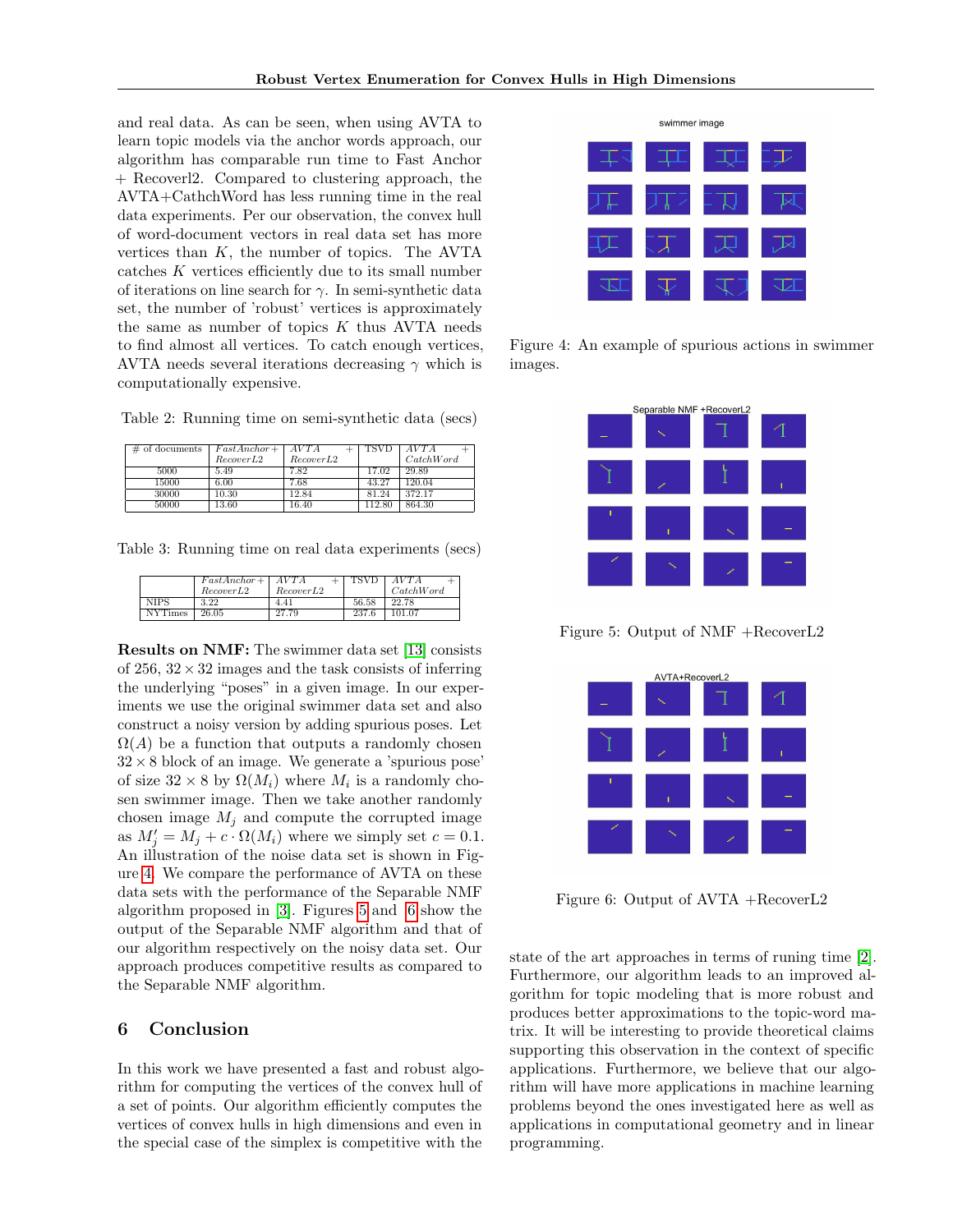#### Acknowledgement

We thank anonymous reviewers for helpful comments.

#### References

- <span id="page-8-18"></span>[1] Anima Anandkumar, Dean P Foster, Daniel J Hsu, Sham M Kakade, and Yi-Kai Liu. A spectral algorithm for latent dirichlet allocation. In Advances in Neural Information Processing Systems, pages 917–925, 2012.
- <span id="page-8-0"></span>[2] Sanjeev Arora, Rong Ge, Yonatan Halpern, David Mimno, Ankur Moitra, David Sontag, Yichen Wu, and Michael Zhu. A practical algorithm for topic modeling with provable guarantees. In International Conference on Machine Learning, pages 280–288, 2013.
- <span id="page-8-2"></span>[3] Sanjeev Arora, Rong Ge, Ravindran Kannan, and Ankur Moitra. Computing a nonnegative matrix factorization–provably. In Proceedings of the fortyfourth annual ACM symposium on Theory of computing, pages 145–162. ACM, 2012.
- <span id="page-8-7"></span>[4] Sanjeev Arora, Rong Ge, and Ankur Moitra. Learning topic models–going beyond svd. In Foundations of Computer Science (FOCS), 2012 IEEE 53rd Annual Symposium on, pages 1–10. IEEE, 2012.
- <span id="page-8-1"></span>[5] Trapit Bansal, Chiranjib Bhattacharyya, and Ravindran Kannan. A provable svd-based algorithm for learning topics in dominant admixture corpus. In Advances in Neural Information Processing Systems, pages 1997–2005, 2014.
- <span id="page-8-5"></span>[6] David M Blei. Probabilistic topic models. Communications of the ACM, 55(4):77–84, 2012.
- <span id="page-8-6"></span>[7] David M Blei, Andrew Y Ng, and Michael I Jordan. Latent dirichlet allocation. Journal of machine Learning research, 3(Jan):993–1022, 2003.
- <span id="page-8-12"></span>[8] Timothy M Chan. Optimal output-sensitive convex hull algorithms in two and three dimensions. Discrete & Computational Geometry, 16(4):361– 368, 1996.
- <span id="page-8-15"></span>[9] Timothy M Chan. Output-sensitive results on convex hulls, extreme points, and related problems. Discrete & Computational Geometry, 16(4):369– 387, 1996.
- <span id="page-8-16"></span>[10] Bernard Chazelle. An optimal convex hull algorithm in any fixed dimension. Discrete  $\mathcal C$  Computational Geometry, 10(1):377–409, 1993.
- <span id="page-8-13"></span>[11] Kenneth L Clarkson. More output-sensitive geometric algorithms. In Foundations of Computer Science, 1994 Proceedings., 35th Annual Symposium on, pages 695–702. IEEE, 1994.
- <span id="page-8-8"></span>[12] Weicong Ding, Mohammad Hossein Rohban, Prakash Ishwar, and Venkatesh Saligrama. Topic discovery through data dependent and random projections. In ICML (3), pages 1202–1210, 2013.
- <span id="page-8-4"></span>[13] David Donoho and Victoria Stodden. When does non-negative matrix factorization give a correct decomposition into parts? In Advances in Neural Information Processing Systems, 2003.
- <span id="page-8-11"></span>[14] Ray A Jarvis. On the identification of the convex hull of a finite set of points in the plane. *Informa*tion Processing Letters, 2(1):18–21, 1973.
- <span id="page-8-19"></span>[15] Bahman Kalantari. A characterization theorem and an algorithm for a convex hull problem. Annals of Operations Research, 226(1):301–349, 2015.
- <span id="page-8-3"></span>[16] Daniel D Lee and H Sebastian Seung. Algorithms for non-negative matrix factorization. In Advances in neural information processing systems, pages 556–562, 2001.
- <span id="page-8-14"></span>[17] Jiří Matoušek and Otfried Schwarzkopf. Linear optimization queries. In Proceedings of the eighth annual symposium on Computational geometry, pages 16–25. ACM, 1992.
- <span id="page-8-17"></span>[18] Christos H Papadimitriou, Hisao Tamaki, Prabhakar Raghavan, and Santosh Vempala. Latent semantic indexing: A probabilistic analysis. In Proceedings of the seventeenth ACM SIGACT-SIGMOD-SIGART symposium on Principles of database systems, pages 159–168. ACM, 1998.
- <span id="page-8-21"></span>[19] Keith Stevens, Philip Kegelmeyer, David Andrzejewski, and David Buttler. Exploring topic coherence over many models and many topics. In Proceedings of the 2012 Joint Conference on Empirical Methods in Natural Language Processing and Computational Natural Language Learning, pages 952–961. Association for Computational Linguistics, 2012.
- <span id="page-8-9"></span>[20] Csaba D Toth, Joseph O'Rourke, and Jacob E Goodman. Handbook of discrete and computational geometry. CRC press, 2004.
- <span id="page-8-10"></span>[21] Godfried T Toussaint. Solving geometric problems with the rotating calipers. In *Proc. IEEE Melecon*, volume 83, page A10, 1983.
- <span id="page-8-20"></span>[22] Limin Yao, David Mimno, and Andrew McCallum. Efficient methods for topic model inference on